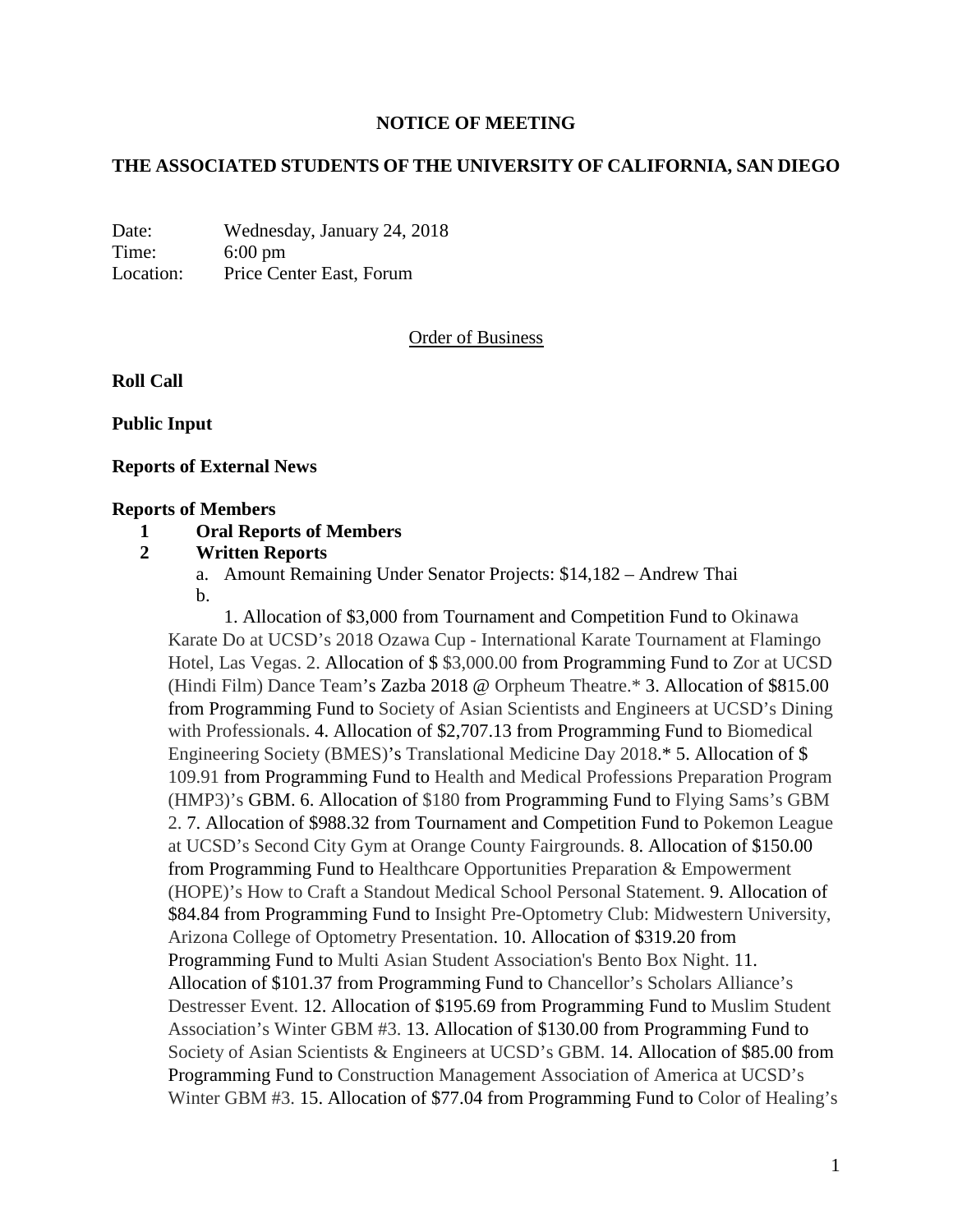GBM #2. 16. Allocation of \$409.01 from Programming Fund to HMP3 Program's Speed Dating with Specialties. 17. Allocation of \$544.47 from Programming Fund to Cognitive Science Student Association's Specialization Workshop #3. 18. Allocation of \$863.74 from Programming Fund to Virtual Reality Club at UCSD's Hack XR Day 1. 19. Allocation of \$764.90 from Programming Fund to Virtual Reality Club at UCSD's Hack XR Day 3. 20. Allocation of \$51.94 from Programming Fund to NanoEngineering & Technology Society's Interview Workshop. 21. Allocation of \$300.89 from Programming Fund to Pre-Pharmacy Society (PPS)'s Officer Mixer. 22. Allocation of \$159.69 from Programming Fund to PERIOD. at UCSD's 2nd Winter Quarter GBM's 159.69. 23. Allocation of \$300.89 from Programming Fund to Pre-Pharmacy Society (PPS)'s Board Game Social. 24. Allocation of \$300.89 from Programming Fund to Pre-Pharmacy Society (PPS)'s Pharmily Feud. 25. Allocation of \$51.68 from Programming Fund to Flying Sams's USO Basket Social 26. Allocation of \$114.50 from Programming Fund to American Institute of Chemical Engineers (AIChE)'s GBM #2.

- Andrew Thai

# **Reports of Senator Projects**

# **Question Time**

# **Reports of Committees**

- **1** Legislative Committee
- **2** Finance Committee

#### **Special Orders**

**Unfinished Business**

**New Business**

**Open Forum**

**Roll Call**

# Bills in Committee

# **Legislative Committee**

**L1** Appointment of Nancy Xu to the position of Marketing Director in the Office of Concerts and Events effective immediately until appointment of successor. Sponsored by Matthew Arrollado